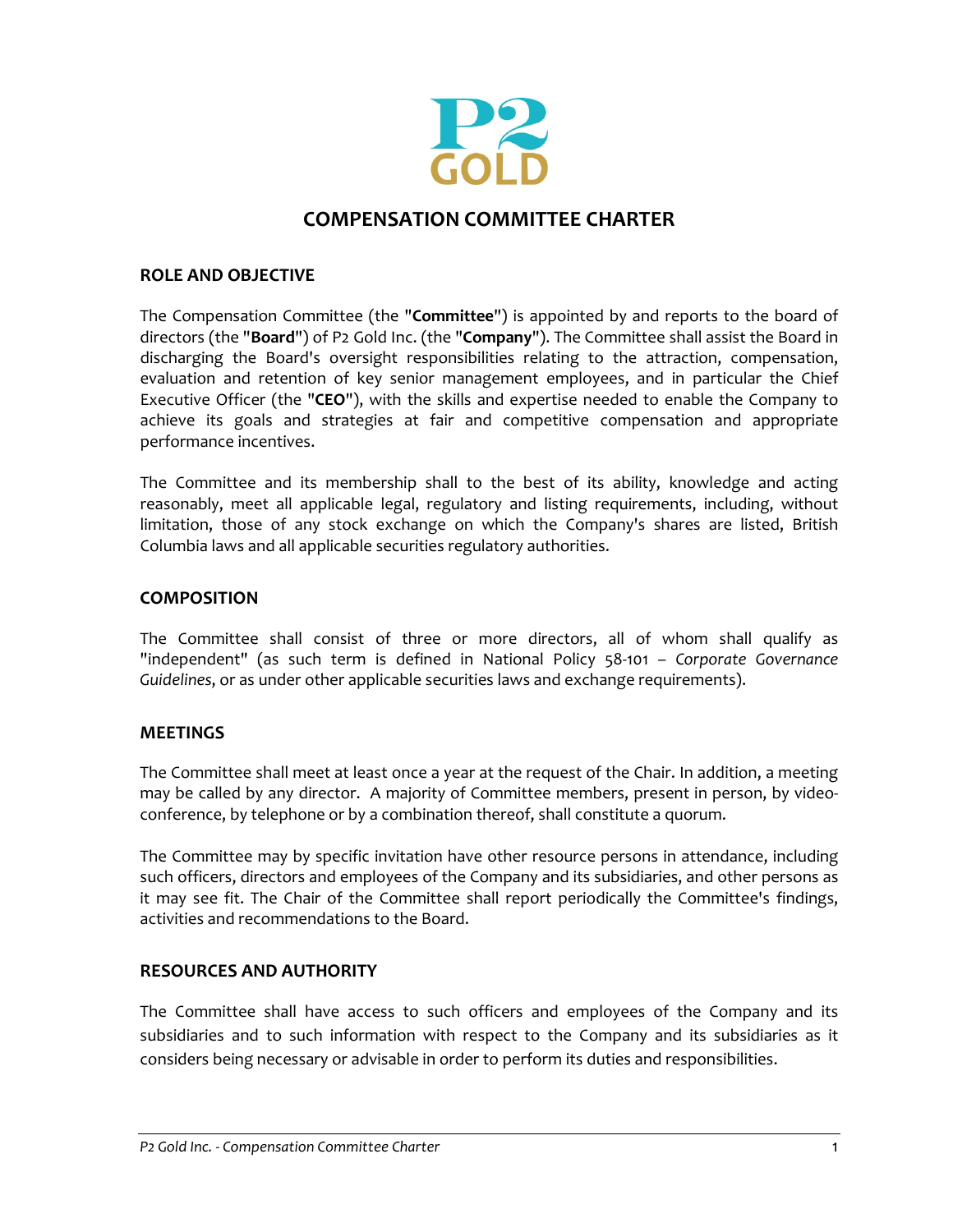The Committee shall have the authority to obtain advice and assistance from internal or external legal, accounting or other advisors and resources, as it deems advisable, at the expense of the Company.

## **RESPONSIBILITIES**

### **Chair**

To carry out its oversight responsibilities, the Chair of the Committee shall undertake the following:

- provide leadership to the Committee with respect to its functions as described in this Charter and as otherwise may be appropriate, including overseeing the logistics of the operations of the Committee;
- chair meetings of the Committee (unless not present, including in camera sessions), and reports to the Board following each meeting of the Committee on the findings, activities and any recommendations of the Committee;
- act as liaison and maintain communication with the Chair and the Board to optimize and coordinate input from Board members, and to optimize the effectiveness of the Committee. This includes reporting to the full Board on all proceedings and deliberations of the Committee at the first meeting of the Board after each Committee meeting and at such other times and in such manner as the Committee considers advisable;
- report annually to the Board on the role of the Committee and the effectiveness of the Committee role in contributing to the objectives and responsibilities of the Board as a whole;
- ensure that resources and expertise are available to the Committee so that it may conduct its work effectively and efficiently and pre-approve work to be done for the Committee by consultants;
- facilitate effective communication between members of the Committee and management;
- perform such other duties and responsibilities as may be delegated to the Chair by the Board from time to time.

#### **The Committee**

To carry out its oversight responsibilities, the Committee shall undertake the following:

• annually review and approve corporate goals and objectives relevant to the CEO and senior executive officer compensation, evaluate the performance of the CEO and each senior executive officer's performance in light of those goals and objectives, and recommend to the Board for approval the compensation level for the CEO and each senior executive officer based on this evaluation;